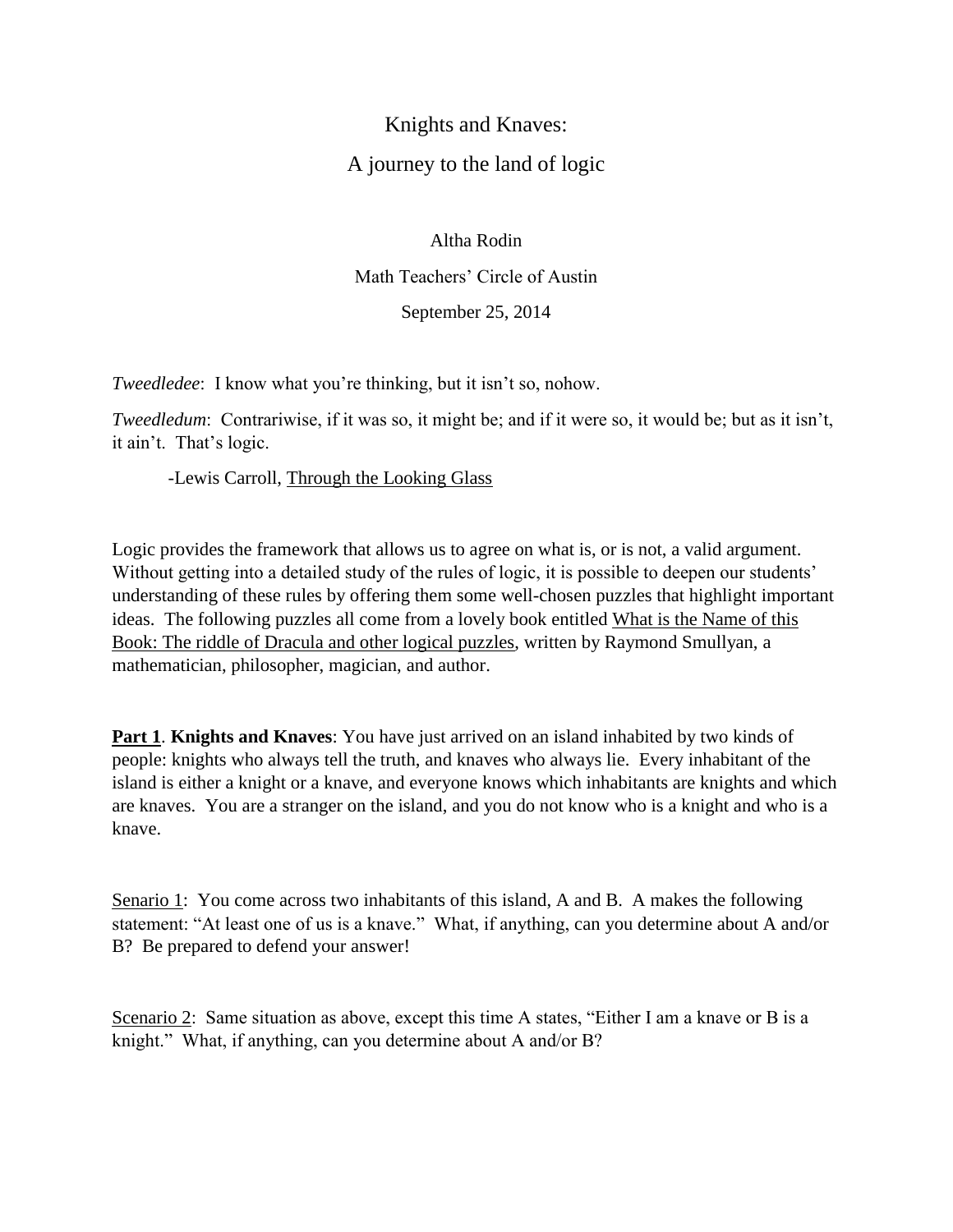Scenario 3: Suppose that instead, A states: "I am a knave, but B isn't." Now, what, if anything, can be deduced?

Scenario 4: We have two people, A and B, each of whom is either a knight or a knave. A makes the following statement: "If I am a knight, then so is B." Can it be determined what A and B are?

Scenario 5: Same situation as above, but this time A makes the following statement: "If B is a knight, then I am a knave." Can it be determined what A and B are?

Scenario 6: It is rumored that there is gold on the island of knights and knaves. You ask an inhabitant if there really is gold on the island. He responds, "There is gold on this island if and only if I am a knight."

- (a) Can it be determined whether the speaker is a knight or a knave?
- (b) Can it be determined whether or not there is gold on the island?

Scenario 7: This time, suppose that you come across three people, A, B, and C. You ask A, "How many knights are there among the three of you?" A responds, but he mumbles so badly that you cannot understand him. So you turn to B and ask, "What did A say?" B responds, "A said that there is one knight among us." Then C says: "Don't believe B; he is lying!"

Can you tell what B is? What about C? What about A?

Scenario 8: Again we have three people, A, B, and C, each of whom is either a knight or a knave. A and B make the following statements:

A: All of us are knaves. B: Exactly one of us is a knight.

What, if anything, can be determined about A, B, and C?

Scenario 9: Suppose instead, A and B said the following:

A: All of us are knaves. B: Exactly one of us is a knave.

Now, what, if anything, can be determined about A, B, and C?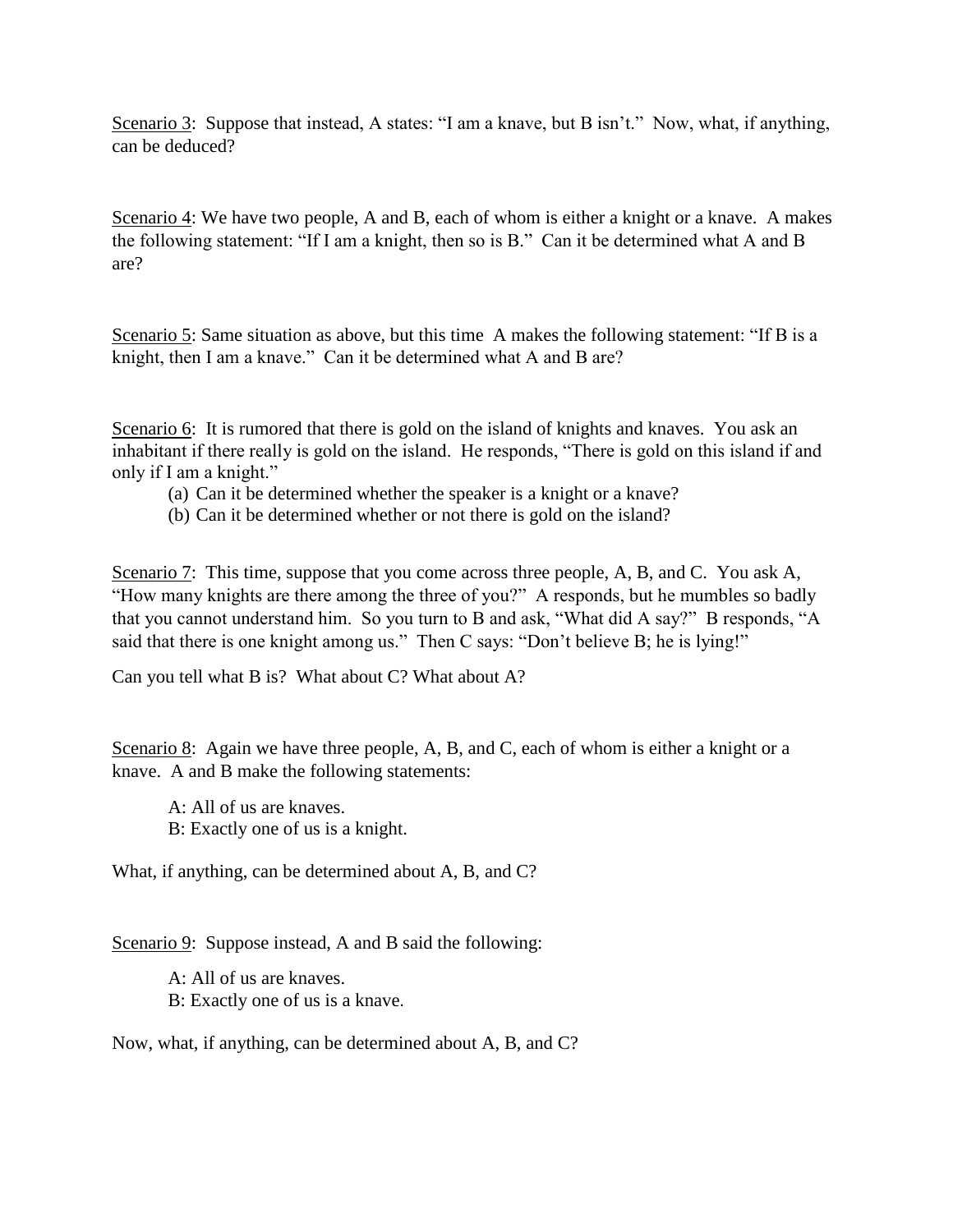Scenario 10: We again have three people, A, B, and C, each of whom is either a knight or a knave. Two people are said to be of the *same type* if they are both knights or both knaves. A and B make the following statements:

A: B is a knave. B: A and C are of the same type.

What is  $C$ ?

Scenario 11: Again three people, A, B, and C. A states, "B and C are of the same type." You then ask C, "Are A and B of the same type?" Is it possible to deduce what C will answer?

Scenario 12: Two individuals, X and Y, are being tried for participation in a robbery. A and B are court witnesses, and each of A and B is either a knight or a knave. The witnesses make the following statements:

A: If X is guilty, then so is Y. B: Either X is innocent or Y is guilty. Are A and B necessarily of the same type?

**Part 2**. **Knights, Knaves, and Normals:** On a neighboring island there are three types of people: knights who always tell the truth, knaves who always lie, and normals who sometimes lie and sometimes tell the truth.

Scenario 1: You have just left the island of knights and knaves and land on this neighboring island. You meet three people, A, B, and C, one of whom is a knight, one a knave, and one a normal, although you do not know which is which. They make the following statements:

A: I am normal. B: What A said is true. C: I am not normal. Is it possible to deduce what A, B, and C are?

Scenario 2: Two people A and B, each of whom is either a knight, or knave, or normal, make the following statements:

A: B is a knight. B: A is not a knight. Prove that at least one of them is telling the truth, but it is not a knight.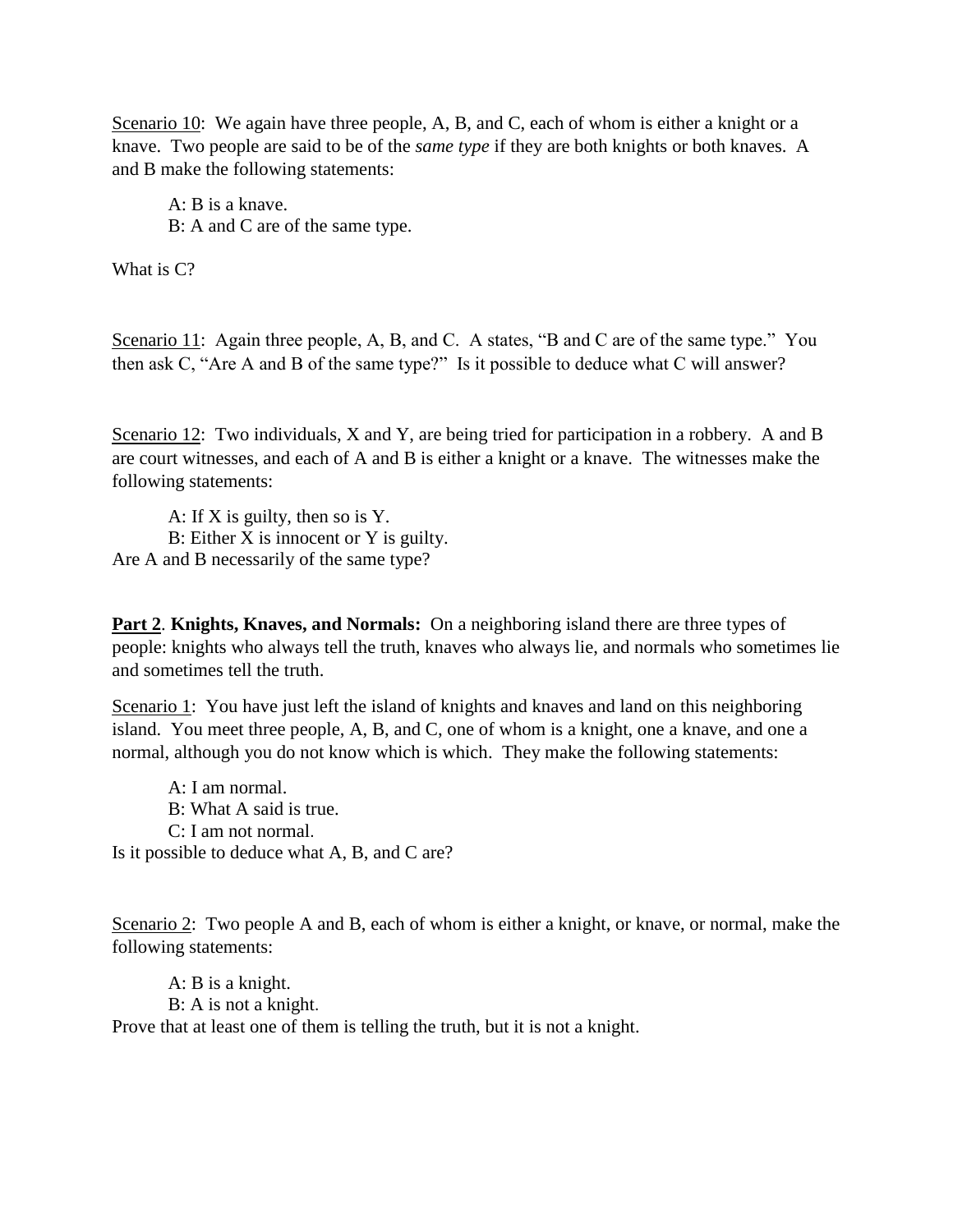Scenario 3: On this island of knights, knave, and normal, knaves are said to be of *the lowest rank*, normals are of *middle rank*, and knights of *highest rank.* Two people, A and B, each of whom is a knight, knave, or normal, make the following statements:

A: I am of lower rank than B.

B: That's not true!

Can the ranks of A or B be determined? Can it be determined whether the statement made by A is true or false? What about the statement made by B?

Scenario 4: Given three people, A, B, and C, one of whom is a knight, one a knave, and one normal. A and B make the following statements:

A: B is of higher rank than C.

B: C is of higher rank than A.

Then C is asked, "Who has higher rank, A or B?" What does C answer?

**Part 3. Yes, you are innocent, but can you prove it?** In the puzzles that follow, you are an inhabitant of the island of knights, knaves, and normals. A crime has been committed on the island, and for some strange reason it is suspected that you are the criminal. You are brought to court and tried. You are allowed to make only one statement in your own behalf. Your purpose is to convince the jury that you are innocent.

Scenario 1: Suppose that it is known that the criminal is a knave. Suppose also that you are a knave (although the court does not know this) but you are nevertheless innocent of this crime. You are allowed to make only one statement. Your purpose is to convince the jury that you are innocent of the crime. What would you say?

Scenario 2: Suppose that it is known that the criminal is not normal – he is either a knight or a knave. You yourself are innocent. What statement could you make to which could be made by either a knight, a knave, or a normal in your position, which would convince the jury that you are innocent?

Scenario 3: Again it is known that the criminal is not normal. Suppose that 1) you are innocent and 2) you are not a knave. Is there a single statement you could make to convince the jury of both of these facts?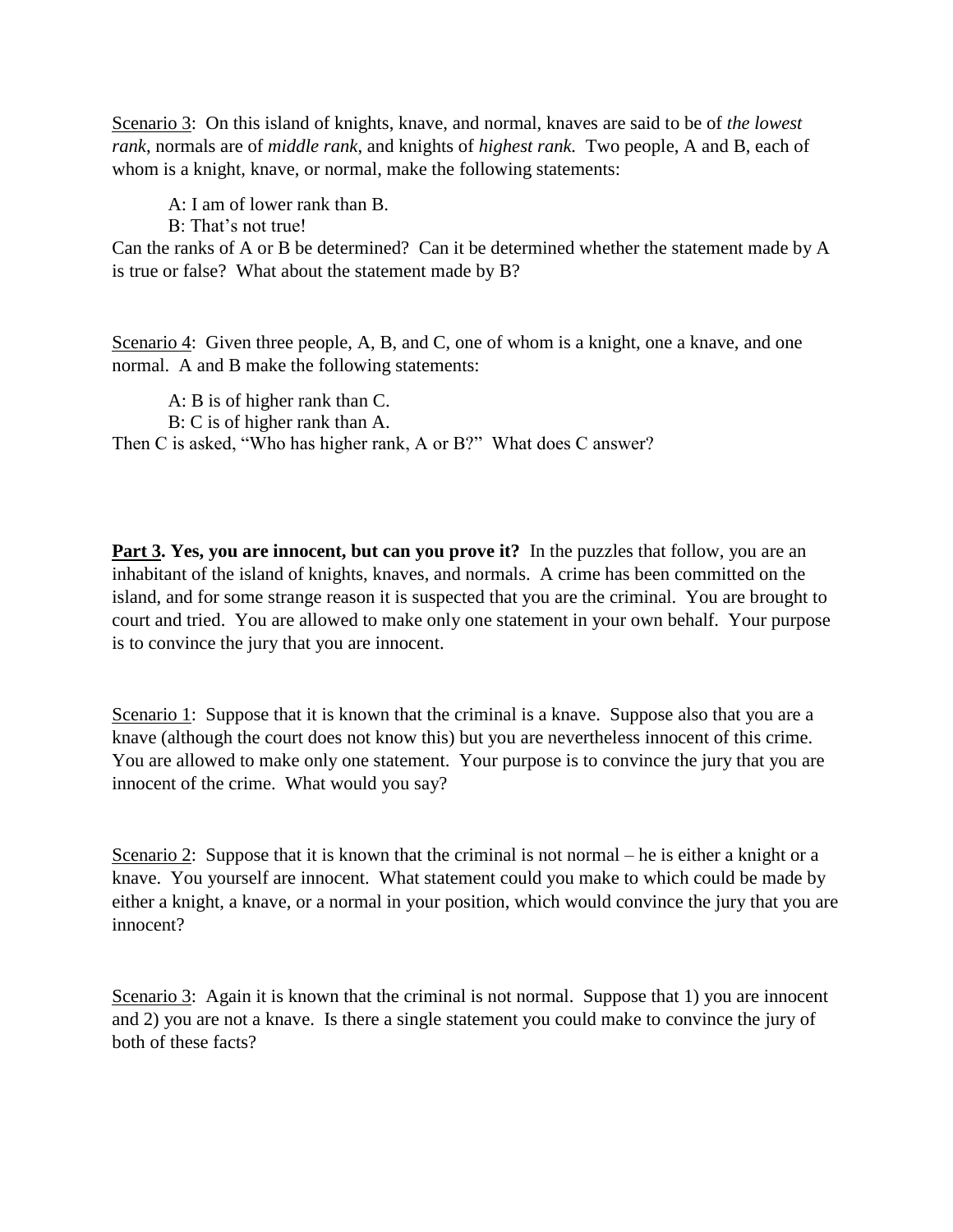**Part 4. How I became rich**: I found out about three neighboring islands, A, B, and C. I knew that there was gold buried on at least one of the three islands, but I didn't know which ones. Islands B and C were uninhabited; island A was inhabited by knights and knaves, and there was a possibility that there were some normals on the island, but I didn't know whether there were any normals or not. I had the good fortune to find the map of the islands left by a famous, but capricious pirate, Captain Marston – the pirate who buried the gold. The message he left on the map consisted of two sentences:

- 1. There is no gold on Island A.
- 2. If there are any normal on Island A, then there is gold on two of the islands.

Well, I rushed over to Island A; I knew that the natives there knew all about the gold situation. The King of the island guessed what I was up to and told me that I was allowed to ask only one question of one native that I chose at random. I would have no way of knowing if the native was a knight, knave, or normal. What question could I ask such that, upon hearing the answer, I could point to one of the islands and be sure that there was gold on that island?

**Part 5. The Island of Zombies:** On a certain island, half the inhabitants are human and half are zombies. The zombies of this island, look and sound just like humans, but the difference is that the humans always tell the truth and the zombies always lie. Both humans and zombies on the island understand English, but the custom on the island absolutely forbids them to speak anything other than their native language. Therefore, whenever you ask them a yes/no question, they reply "Bal" or "Da" – one of which means *yes* and the other *no*. The trouble is that we do not know which of "Bal" or "Da" means *yes* and which means *no.*

Scenario 1: You meet a native of this island and ask him, "Does 'Bal' mean *yes*? He replies, "Bal"

- (a) Is it possible to infer what "Bal" means?
- (b) Is it possible to infer whether he is a human or a zombie?

Scenario 2: You hear a rumor that there is gold on the island. You arrive on the island, and before you start excavating, you want to know whether the rumor is true or not. The natives all know whether or not there is gold on the island. How, in one question to any one of the natives, can you find out?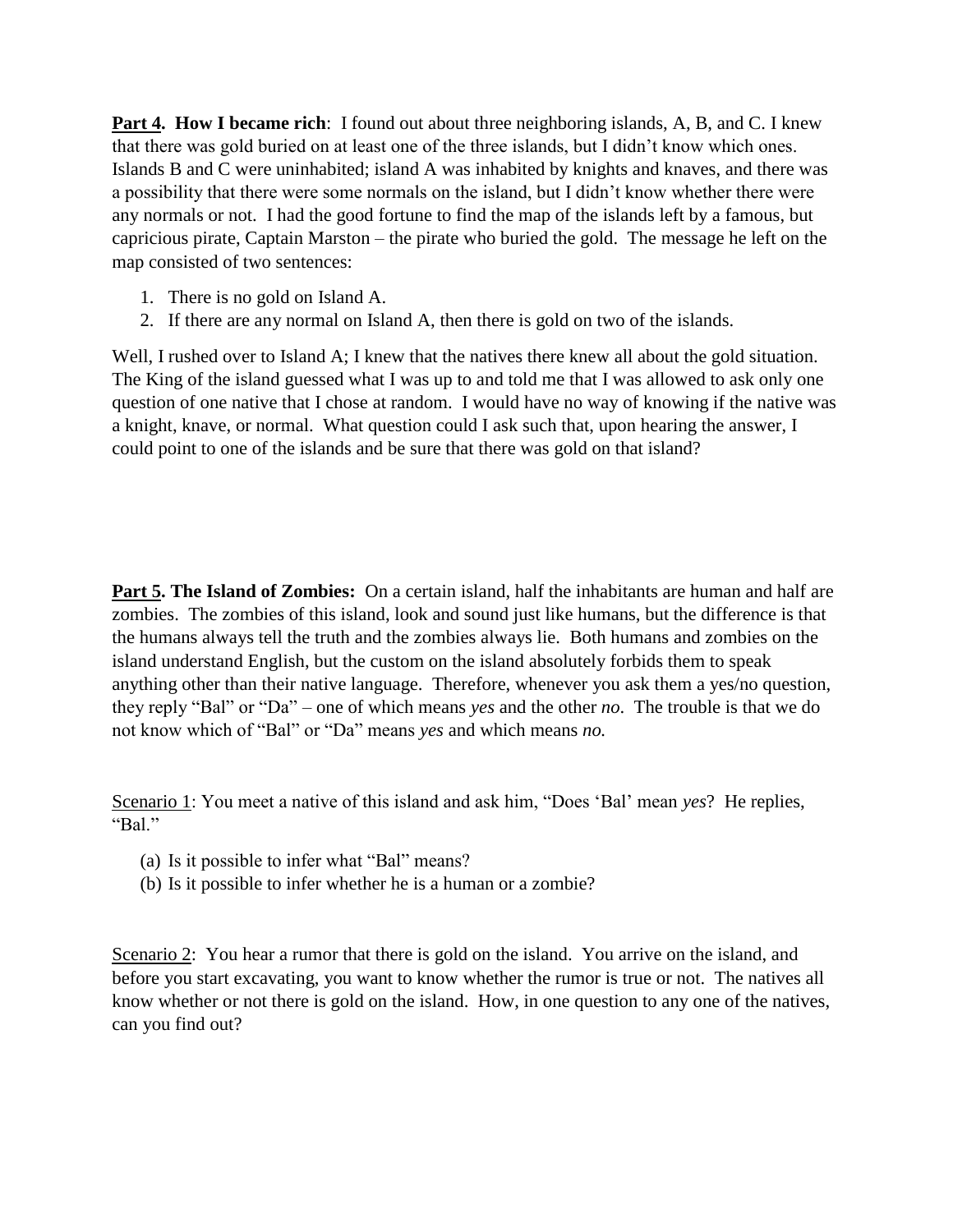**Part 6. From the files of Inspector Craig**: Inspector Leslie Craig of Scotland Yard has kindly consented to release some of his case histories for those interested in the application of logic to the solution of crimes.

Scenario 1: An enormous amount of loot has been stolen from a store. The criminal (or criminals) took the loot away in a car. Three well-known criminals, A, B, and C, were brought to Scotland Yard for questioning. The following facts were ascertained:

- 1. No one other than A, B, and C was involved in the robbery.
- 2. C never pulls a job without using A (and possibly others) as an accomplice.
- 3. B does not know how to drive

Is A innocent or guilty?

Scenario 2: "What do you make of these three facts?" asked Inspector Craig to Sergeant McPherson.

- 1. If A is guilty and B is innocent, then C is guilty.
- 2. C never works alone.
- 3. A never works with C.
- 4. No one other than A, B, or C was involved, and at least one of them is guilty.

The sergeant scratched his head and said, "Not much, I'm afraid, sir. Can you infer from these facts which ones are innocent and which ones are guilty?"

"No," responded Craig, "but there is enough material here to definitely indict one of them."

Which one is necessarily guilty?

Scenario 3: This case took place on the island of knights, knaves, and normals. Three inhabitants of the island A, B, and C are on trial for a crime. It is known that the crime was committed by only one of them. It is also known that the one who committed the crime is a knight, and the only knight among them. The three defendants made the following statements:

A: I am innocent. B: That is true. C: B is not normal. Which one is guilty?